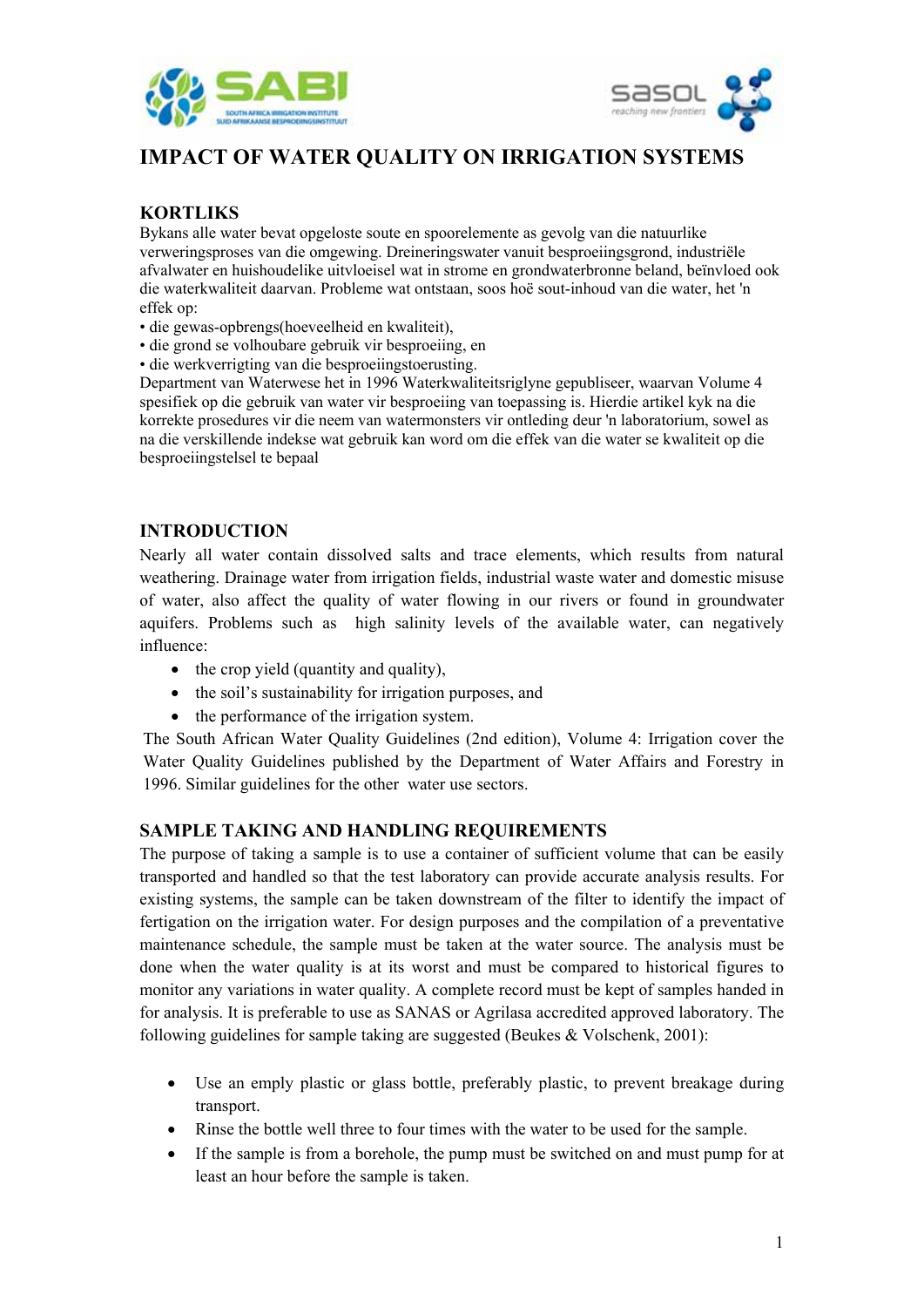



- Water samples taken from a dam must be at a depth of at least 500 mm.
- When water from an irrigation system is analysed, the laterals must be flushed sufficiently to ensure that a representative sample is taken.
- River water must be sampled in the flow of the river. Stagnant water can have a higher salt concentration.
- Mark the containers clearly.
- Provide the following information on the accompanying letter:
	- Name, address and telephone number of farmer
	- Sample number
	- Type of crop to be irrigated
	- Water source (e.g. dam, river or borehole)
	- Type of irrigation system used (e.g. sprinkler, flood, micro, or moving systems).

The following water sample preservation and storage practices are recommended if the immediate analysis of the sample is not possible:

- $\blacksquare$  the best way to preserve most samples is to store it in the dark, at a low temperature  $(4 °C)$ .
- the iron water sample must be filtered with a Whatmann 40 filter paper or an empty used tea bag. If the water is not filtered, it can cause higher iron readings.

Table 1 illustrates the handling and storage requirements for irrigation water samples.

| Ions                    | Container | <b>Minimum</b> | <b>Storage</b>                        | <b>Maximu</b> |
|-------------------------|-----------|----------------|---------------------------------------|---------------|
|                         |           | sample         |                                       | m             |
|                         |           | size $(m\ell)$ |                                       | recomm        |
|                         |           |                |                                       | ended         |
|                         |           |                |                                       | storage       |
|                         |           |                |                                       | period        |
| Electrical              | P,G       | 500            | Refrigerate                           | 28 days       |
| conductivity            |           |                |                                       |               |
| Metals                  | P,G       |                | dissolved<br>filter<br>For<br>metals, | 6 months      |
|                         |           |                | immediately, add HNO to $pH < 2$      |               |
| <b>Nitrates</b>         | P,G       | $-100$         | Analyse as soon as possible or        | 48 hours      |
|                         |           |                | refrigerate or freeze at $-20$ °      |               |
| $\&$<br><b>Nitrates</b> | P,G       | 200            | Add H SO to a $pH < 2$ refrigerate    | None          |
| Nitrites                |           |                |                                       |               |
| pH                      | P,G       |                | Analyse immediately                   | 2 hours       |
| Sulphates               | P,G       | 100            | Refrigerate                           | 28 days       |
| Suspended               | P,G       | 1000           | Refrigerate                           | 7 days        |
| solids                  |           |                |                                       |               |

*Table 1: Handling and storage requirements of water samples (Reinders et al, 2002)* 

- Refrigerate = store at  $4^{\circ}$  C in the dark.
- $\bullet$  P = plastic (polyethylene equivalent); G = glass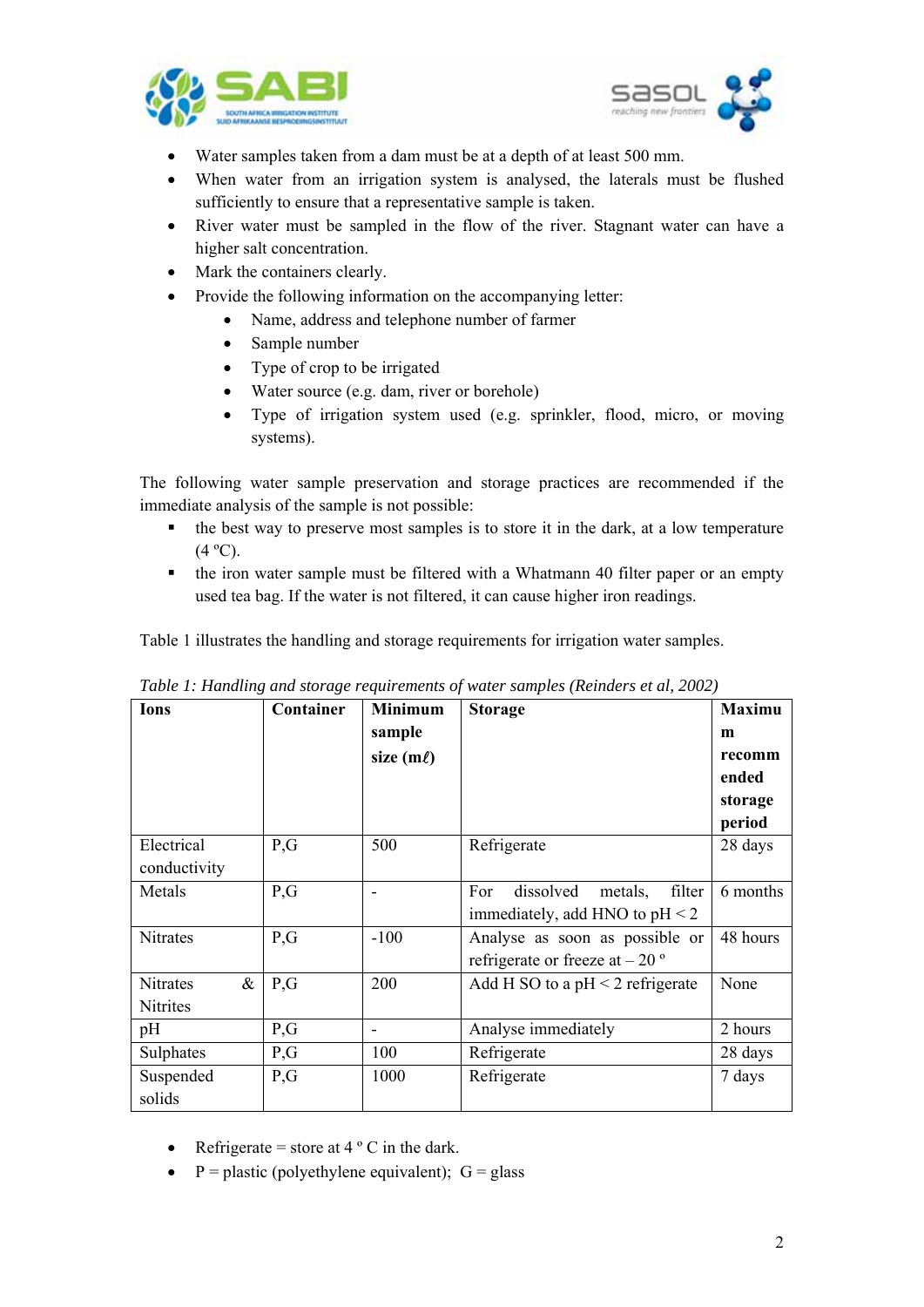



# **THE EFFECT OF WATER QUALITY GUIDELINES ON IRRIGATION EQUIPMENT**

The water must be tested for specific water quality problems which may occur during the irrigation season. Indexes provide an indication of scale forming and the corrosive potential of the water. Different indexes are used to identify if the irrigation water is corrosive and/or if scale forming is a problem. No single index is infallible, so it is advisable to apply as many of the available indexes as possible. If it is recommeded that a more conservative approach is used for planning purposes, and it is also advisable to obtain an expert opinion regarding the indexes. Corrosive irrigation water may lead to an early replacement of the nozzles.

#### **Indexes as water quality guidelines**

A water analysis, with the appropriate water quality guidelines, can be used to early identify if corrosion or scale forming will be a problem (Table  $2a-d$ ).

| $\frac{1}{2}$ and $\frac{1}{2}$ are conveniently by the matrix $\frac{1}{2}$ and $\frac{1}{2}$ and $\frac{1}{2}$ and $\frac{1}{2}$ |                                                                      |  |  |
|------------------------------------------------------------------------------------------------------------------------------------|----------------------------------------------------------------------|--|--|
| Langelier index                                                                                                                    | Effect on irrigation equipment                                       |  |  |
| $\leq$ - 2                                                                                                                         | Increasing problems with corrosion of metal and concrete             |  |  |
| $-2 - +0.2$                                                                                                                        | No major problems with corrosion or scaling                          |  |  |
| $> +0.2$                                                                                                                           | Increasing problems with scaling of irrigation pipes and<br>emitters |  |  |

*Table 2 a: Guidelines of the Langelier index (DWAF, 1996)*

|  |  |  | Table 2 b: Guidelines of the Aggressiveness index (DWAF, 1996) |  |  |  |
|--|--|--|----------------------------------------------------------------|--|--|--|
|--|--|--|----------------------------------------------------------------|--|--|--|

| <b>Aggressiveness index</b> | <b>Effect on irrigation equipment</b> |  |  |
|-----------------------------|---------------------------------------|--|--|
| >12                         | Non-aggressive                        |  |  |
| $10.0 - 11.9$               | Moderately aggressive                 |  |  |
| < 10                        | Highly aggressive                     |  |  |

*Table 2 c: Guidelines of the Ryznar index (DWAF, 1996)* 

| <b>Ryznar index</b> | <b>Effect on irrigation equipment</b> |  |  |
|---------------------|---------------------------------------|--|--|
| $\le 6.5$           | Scale forming tendency                |  |  |
| > 6.5               | Corrosive tendency                    |  |  |

#### *Table 2 d: Guidelines of the Corrosion ratio (DWAF, 1996)*

A ratio below 0.1 indicates that corrosion is not a problem in slightly alkaline water. Higher ratios indicates a tendency towards progressive corrosion, i.e. aggressive waters (DWAF, 1996).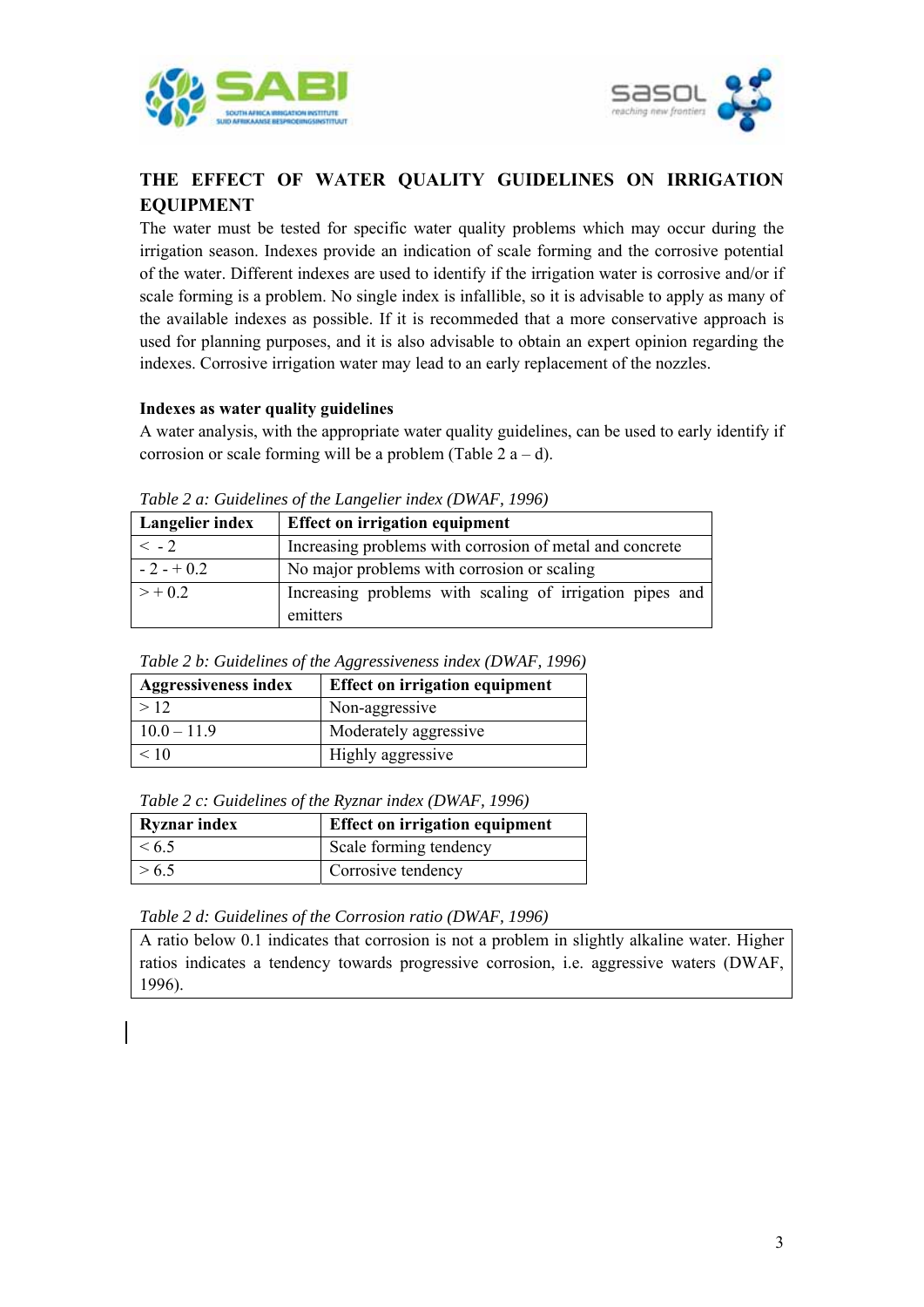



#### **The effect of water quality on the clogging of emitters:**

- Physical: the clogging of emitters caused by the occurence of sand, silt and other suspended solids, either organic or inorganic in nature. Very fine particles will remain in suspension and may only presipitate at the end of laterals. A lot of particles can bind together where microslime deposits are available.
- Chemical: calcium and magenesium carbonate precipitants are formed at the outlet of the drippers if the pH of the water source is higher than 7.5. Other chemical reactions are normally caused by iron and manganese oxides in boreholes.
- Biological: clogging is a result of algae growth and micro-biological activities.

Clogging material is identified by the colour of the various presipitants for example, a carbonate presipitant appears white, iron oxide appears rust (red), manganese appears blue in colour, and micro-biological activities are black.

### **ACCURACY AND ACCEPTABILTIY OF WATER ANALYSIS**

Water quality is usually measured by the total dissolved solids (TDS) or the electrical conductivity of the water (EC). A close relationship exists between the TDS of the water and the EC. Since EC is much easier to measure than TDS, it is used as an estimate of the total TDS concentration. The following relationship can be used: 6.5 x EC (mS/m) = TDS (mg/ $\ell$ ) [DWAF, 1996]. To ensure that the**∑** Cations and the **∑**Anions balances, as measured in milli equivalent per litre (me/ $\ell$ ), since water is usually electrically neutral. If not, the test laboratory must be requested to repeat the analysis. Secondly, test for the relationship EC (mS/m) x  $6.5 =$ TDS  $(mg/\ell)$ . Table 4 reveals the total anions and the total cations as well as the TDS.

## **WATER QUALITY ANALYSIS REPORT**

The water must be tested for specific problems which may occur during the irrigation season for example clogging of the drippers. Complete the applicable tables to ensure that the relevant data is available when needed. The contact details of a producer as well as the relevant information regarding the resources and the irrigation system used is shown in Table 3 below.

| Submitted by:               | Crop data:                 | Laboratory:                 |
|-----------------------------|----------------------------|-----------------------------|
| <b>Contact particulars:</b> | <b>Water source:</b>       | <b>Contact particulars:</b> |
| Sample number & date:       | Type of irrigation system: | Analysis date:              |

*Table 3: Contact details of producer and the relevant information of the irrigation system*